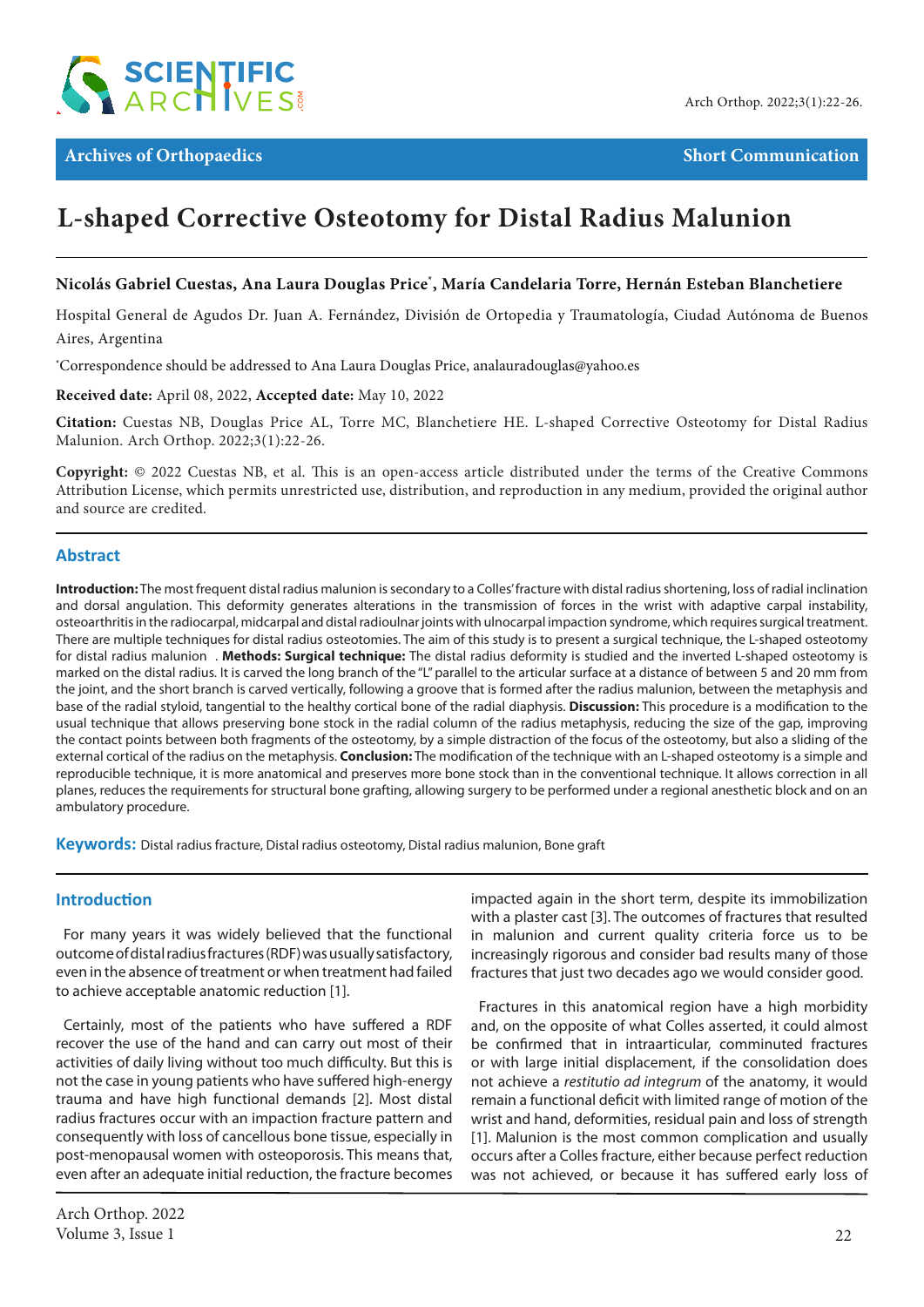reduction or late collapse. It is common for it to happen in fractures that have not been treated properly, when loose or poorly shaped plasters were used, or after wrongly indicated osteosynthesis (K-wires in very unstable fractures) or poorly executed [4].

Malunion in extra-articular radius fractures can suffer various deformities, such as radius shortening that determines a positive ulnar variance and its consequent ulnocarpal impaction syndrome, dorsal or palmar radial angulation and loss of radial inclination [4]. These deformities alter normal load transmission causing functional limitation, adaptive carpal instability and secondary osteoarthritis that can functionally affect three joints: radiocarpal, midcarpal and distal radioulnar joint **(Figure 1)** [5]. Neuropathies and secondary tendon ruptures can also occur.

The diagnosis of malunion was based on the evaluation and comparison of the normal radiological parameters described for palmar angulation, radial inclination, ulnar variance, and height of the distal radial metaphysis. Thus, altered radiological parameters with radial height loss greater than 10 mm, palmar or dorsal angulation greater than 20°, radial inclination less than or equal to 10°, ulnar variance greater than or equal to 2 mm, and joint step-off or gap greater than 2 mm, indicate the necessity of surgical correction in any of its various modalities [6]. Considering that the most frequent malunion is secondary to a Colles fracture and that the origin of the injury is the

impaction of the distal radius metaphyseal trabecular bone tissue, this article describes a different osteotomy modality for extra-articular malunions and its advantages: the distal radius L-shaped osteotomy. Its formal indication is for the distal radius extra-articular malunion, in order to correct the radial shortening, the loss of radial inclination, and the dorsal or palmar angulation. The aim of this paper is to describe a surgical technique: L-shaped osteotomy for distal radius malunion.

# **Surgical Technique**

The patient is placed in dorsal decubitus on the operating table with the upper limb abducted on a radiolucent support under axillary anesthetic block. The approach is performed following the guidelines of the modified Henry´s wrist approach [7].

The flexor carpi radialis tendon is separated to the ulnar side along with the rest of the flexor tendons, thus reaching the deep plane occupied by the pronator quadratus. It is incised in an "L" shape, leaving a sufficient margin on its radial side to carry out the reconstruction at the end of the surgery. The pronator quadratus is released for accurate visualization of the distal radius.

The distal radius deformity is studied and the inverted L-shaped osteotomy is marked on the distal radius. It is carved





Arch Orthop. 2022 Volume 3, Issue 1 23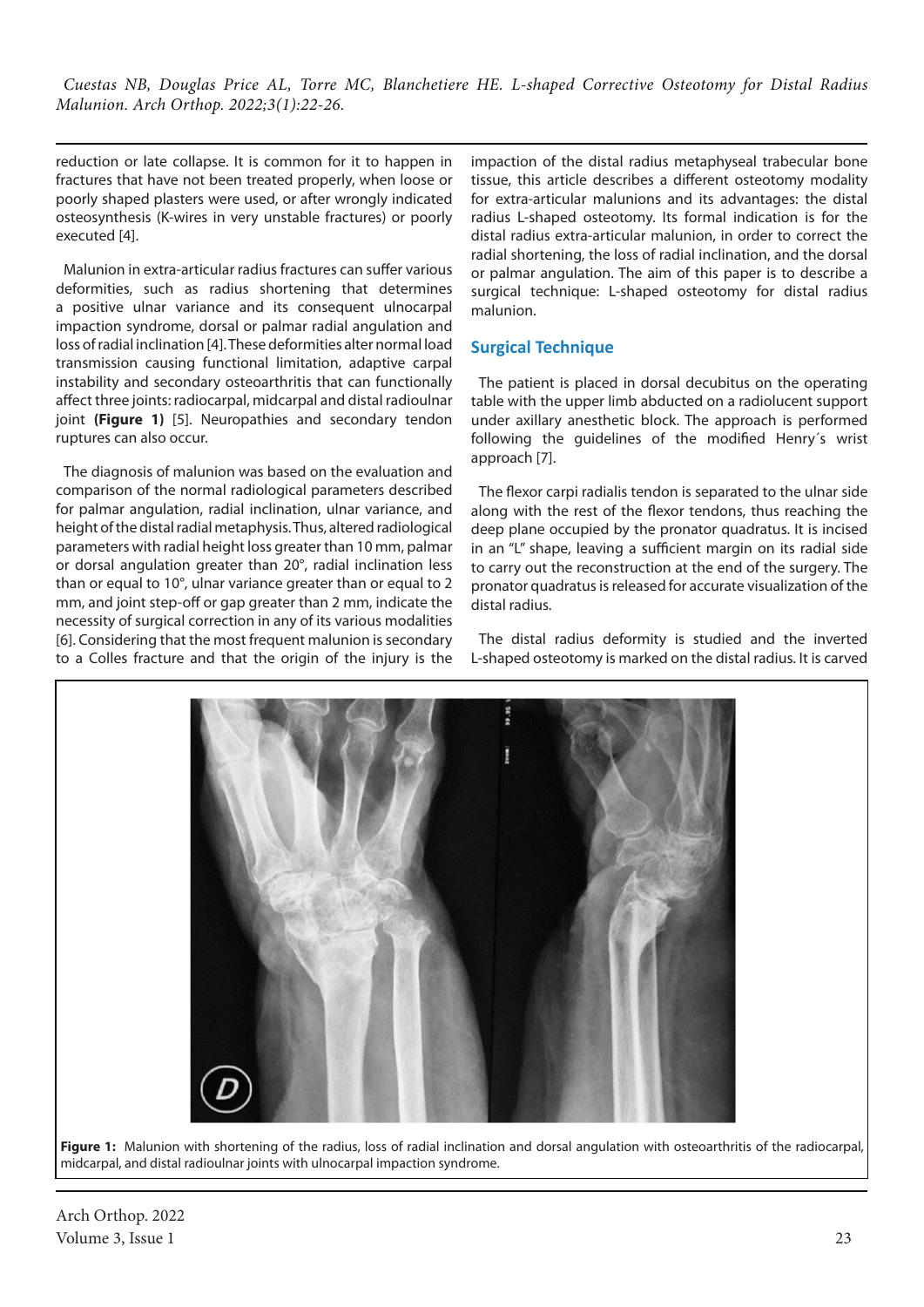

**Figure 2:** Delimitation of the osteotomy.

the long branch of the "L" parallel to the articular surface at a distance of between 5 and 20 mm from the joint, and the short branch is carved vertically, following a groove that is formed after the radius malunion, between the metaphysis and base of the radial styloid, tangential to the healthy cortical bone of the radial diaphysis.

Once the osteotomy site has been marked, it is carried out with a microsaw or osteotome, completing an additive L-shaped osteotomy **(Figure 2)**. Once the distal radius fragment is released, the reduction is performed by traction and ligamentotaxis, guided by fluoroscopy, returning the parameters to the distal radius in terms of height, adequate palmar and ulnar inclination, observing the transformation of the L-shaped osteotomy turning into a triangle by sliding the base of the radial styloid over the metaphysis. The triangular gap resulting would be delimited by an external side constituted by the radial styloid, an upper side formed by the radial epiphysis and a base corresponding to the radial metaphysis. Its vertices would be: the union of the two segments of the "L", the contact point of the medial cortical of the radial epiphysis with the metaphysis and the contact point between the proximal end of the styloid and the metaphysis on its external edge.

Thus, an island-shaped hole surrounded by bone is formed **(Figure 3)**. Then, it is temporarily stabilized with Kirschner pins.

With this technique, bone grafting would be unnecessary, which is one of the advantages of the L-shaped osteotomy, minimizing the gap size. The gap is completely surrounded by vascularized bone with two points of contact, preserving the bone stock. If the gap generated is very large and has a trapezoidal shape, it is recommended to use bone graft or bone substitute, according to the Orbay technique [8], pronating the proximal fragment. In this way, the bone graft or substitute remains like an island, completely surrounded by structural bone well vascularized and it requires less quantity. Reduction was verified by fluoroscopy and stabilization was carried out with a volar blocking plate for distal radius. Then we proceed to the wound closure, with repair of the pronator quadratus. A short arm plaster cast is placed, with free metacarpophalangeal joints.

#### **Postoperative management**

Immediately after surgery, the patient is immobilized with a short arm cast for 2 weeks, with mobilization finger exercises, with upper limb elevated and anti-edematous treatment. In exception for comorbidities, the procedure is performed on an outpatient basis under axillary anesthetic block with good management of postoperative pain. Prophylactic antibiotic therapy, analgesia and the beginning of physiotherapy are indicated. Two weeks later, a short thermoplastic splint with free metacarpophalangeal joints is placed and rehab begins.

## **Discussion**

Distal radius malunion can generate biomechanical alterations in radiocarpal, midcarpal, and distal radioulnar joints, with adaptive carpal instability and ulna carpal impaction syndrome. Its best treatment is prevention, performing the appropriate treatment at the right time. Facing the diagnosis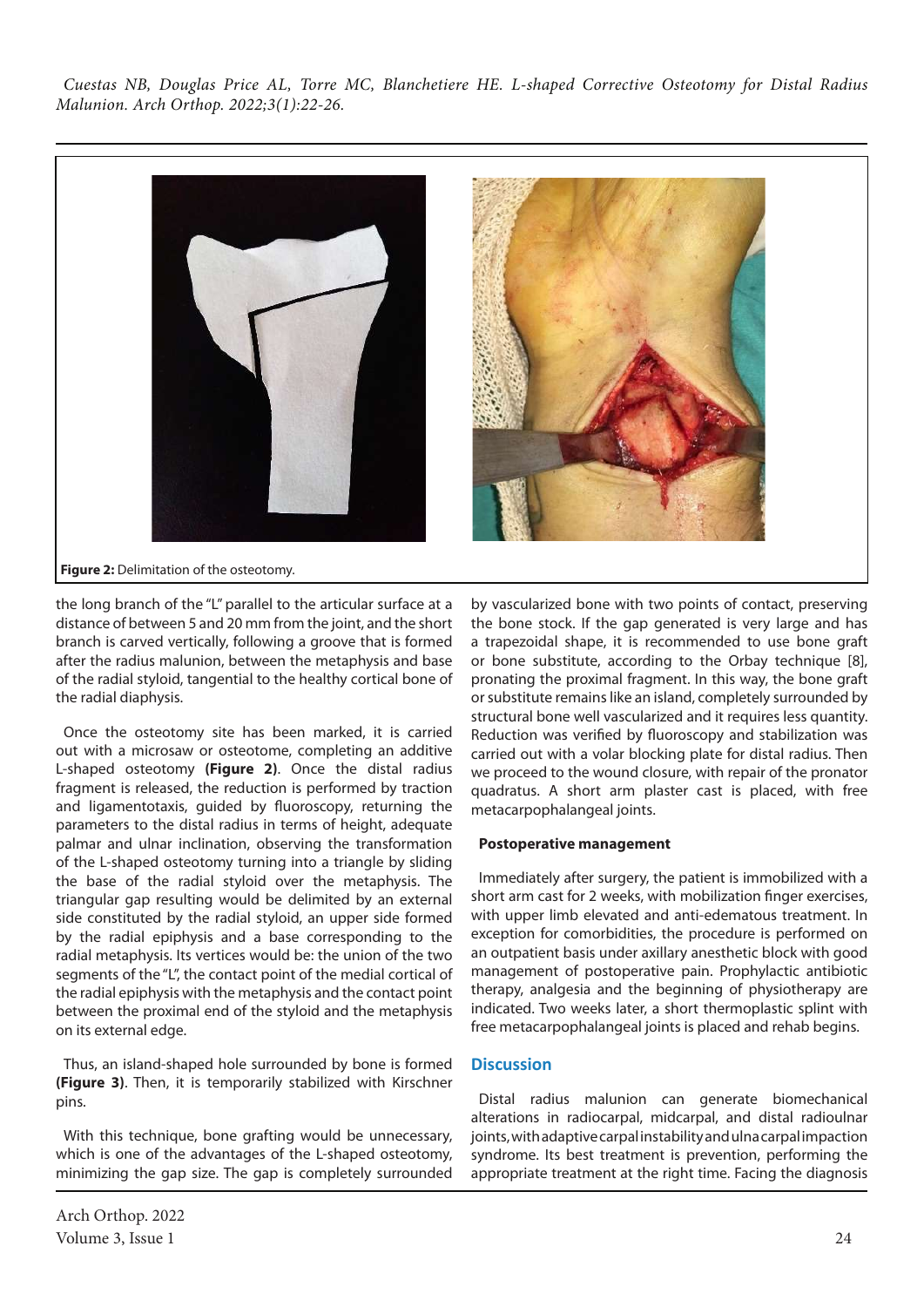

**Figure 3:** Reduction and shaping of a triangular gap.

of distal radius malunion with radial shortening, loss of radial inclination or dorsal or volar angulation, the correct treatment is its surgical correction.

Until now, some distal radius osteotomy techniques and various treatments of the distal ulna have been described.

Among the most accepted techniques, osteotomy by dorsal approach has been described following the guidelines of Diego Fernández with placement of a tricortical iliac crest bone graft and stabilization with pins or dorsal plates. Although, comparative studies show better anatomical corrections than osteotomies by anterior approach, the dorsal plate has shown greater number of complications, such as extensor tenosynovitis and tendon ruptures in short and medium term, with a high incidence of reoperation to remove osteosynthesis material [9,10].

With the advent of the most modern locking volar plates, the most widely used surgical technique has been the additive stabilized osteotomy with the locking volar distal radius plate, with more and more adherents to this technique without bone grafting.

According to Malone et al. [11], the rigidity of locking distal radius volar plates provides us with sufficient stability to avoid the use of tricortical bone graft.

Donor site morbidity is well documented, specially the iliac crest, with complications such as graft harvesting site residual pain, hematoma or seroma, wound infection and regional sensory nerve injury. In addition, surgery time is prolonged, requiring general anesthesia, increasing the hospital length stay to at least 24 hours.

Another advantage of using volar distal radius plates is their simpler approach, with direct vision and that the osteosynthesis plate is deeply lodged, covered by the quadratus pronator, with fewer complications on the tendons compared to the placement of dorsal plates.

The L-shaped osteotomy is a modification to the usual technique that allows to preserve bone stock in the metaphysis radial column, reducing the size of the gap, improving the contact points between both fragments of the osteotomy, as it is performed with a simple distraction of the osteotomy site, but also, a sliding of the external radial cortical on the metaphysis. In this way, the gap generated is triangular and surrounded by bone, both distally and proximally, as well as laterally and medially.

Several studies question the need to use bone graft, as described in publications of Wieland, Malone, Prommersberger, Tarallo, and Mahmoud, where the cancellous bone great healing capacity in the radius metaphysis highlighted the importance of the triangular or trapezoidal shape gap generated after reduction of the osteotomy [5,11-14]. The gap shape assures the presence of at least one contact point after the distal radius osteotomy. The trapezoidal gap shape has a higher rate of delayed fracture healing and pseudoarthrosis, meanwhile in all published series, the triangular gap has shown optimal healing [15]. After the L-shaped osteotomy, a medial and a lateral contact point would be formed, with bone stock preservation, a technique performed by volar approach, in a simple and reproducible manner, without the comorbidities that implies obtaining an iliac crest bone graft, being able to perform the procedure on an outpatient basis with a regional anesthetic block.